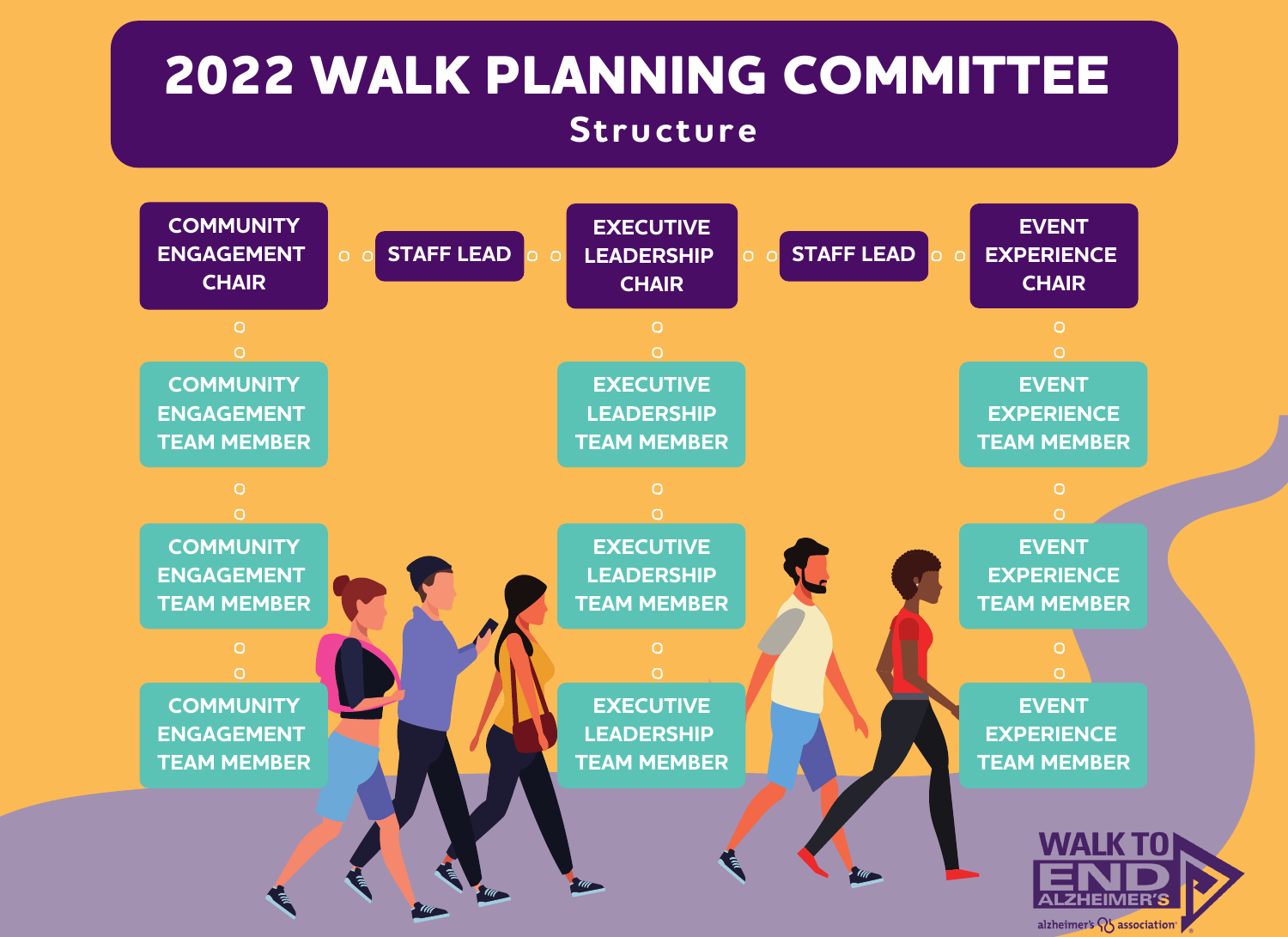# **2022 WALK PLANNING COMMITTEE Volunteer Chair Opportunities**

### **COMMUNITY ENGAGEMENT**

#### 6-8 month commitment

- Lead four Community Engagement Team meetings.
- Serve as a volunteer leader for the Walk to End Alzheimer's.
- Commit to being a top fundraising team.
- Lead committee to recruit 3-5 new community teams, steward previous years teams, cultivate & steward Champions Club, implement ways to build community awareness about Walk.
- Become an Elite Grand Champions Club member.
- Work closely with your staff partner to ensure the success of the event.



## **EXECUTIVE LEADERSHIP**

### 12 month commitment

- Lead four Executive Leadership Team meetings.
- Attend Corporate Kickoff Event and Walk to End Alzheimer's.
- Recruit new companies to partner as sponsors and teams, including introductions and attending meetings in partnership with your staff partner.
- Commit your company as a top three sponsor.
- Become an Elite Grand Champions Club member.
- Work closely with your staff partner to ensure the success of the event.



## **EVENT EXPERIENCE**

### 3-4 month commitment

- Lead four Event Experience committee meetings.
- Serve as a volunteer leader for the Walk to End Alzheimer's.
- Commit to having a team.
- Become a Champions Club Member
- Secure Entertainment & Day of Event Volunteers for Walk Day.
- Ensure a plan to recruit and educate participants on AIM-Advocacy.
- Incorporate Care & Support into Walk Day.
- Work closely with your staff partner to ensure the success of the event.